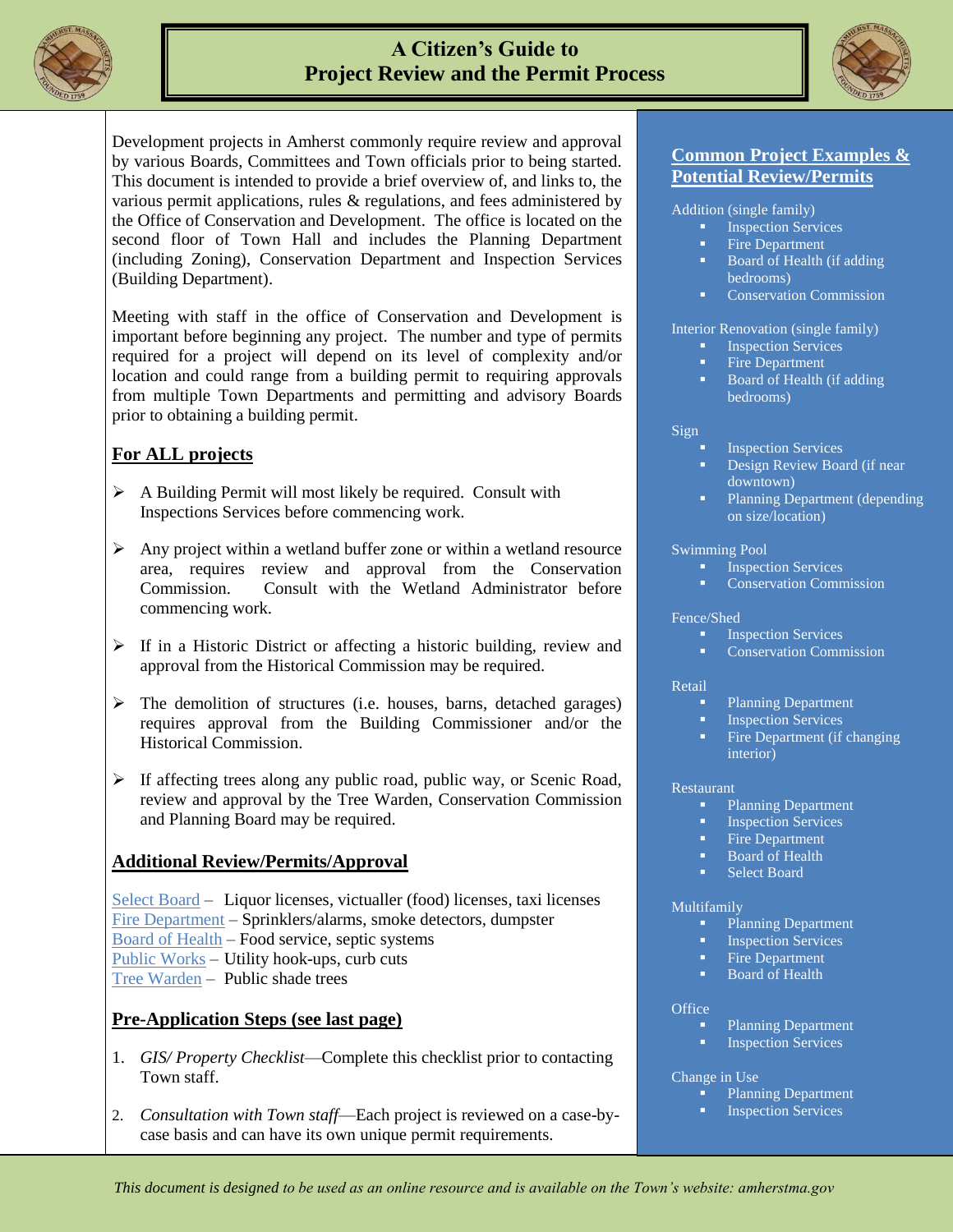

## **A Citizen's Guide to Project Review and the Permit Process**



# **PLANNING DEPARTMENT**

The Planning Department is responsible for the administration of permitting for all land uses identified in [Section 3.3](http://www.amherstma.gov/DocumentView.aspx?DID=2993) of the [Amherst Zoning Bylaw](http://www.amherstma.gov/index.aspx?NID=476) and all subdivision regulations, as enabled under state law. The Planning Department provides review and staff support for all permit applications to the Planning Board, Zoning Board of Appeals, Design Review Board and Historical Commission.

## **Permit Applications**

### Planning Board

- [Site Plan Review](http://www.amherstma.gov/DocumentView.asp?DID=53)
- [Special Permit \(SPP\)](http://www.amherstma.gov/DocumentView.asp?DID=55)
- [Subdivision Approval Not Required](http://www.amherstma.gov/DocumentView.asp?DID=1000) (ANR)
- **[Preliminary Subdivision](http://www.amherstma.gov/DocumentView.asp?DID=57)**
- **•** [Definitive Subdivision](http://www.amherstma.gov/DocumentView.asp?DID=58)
- **[Cluster Subdivision](http://www.amherstma.gov/DocumentView.asp?DID=54)**

### Zoning Board of Appeals (ZBA)

- [Special Permit, Variance or Appeal](http://www.amherstma.gov/DocumentView.aspx?DID=60)
- [Comprehensive Permit \(40B\)](http://www.amherstma.gov/DocumentView.aspx?DID=60)

### Design Review Board (DRB)

[Design Review](http://www.amherstma.gov/DocumentView.asp?DID=52)

Historical Commission

[Demolition Delay Review](http://www.amherstma.gov/DocumentView.asp?DID=62)

### **Rules and Regulations**

- [Planning Board Rules and Regulations](http://www.amherstma.gov/DocumentView.asp?DID=85)
- [Zoning Board Rules and Regulations](http://www.amherstma.gov/DocumentView.asp?DID=252)
- [Design Review Board Rules and](http://www.amherstma.gov/DocumentView.asp?DID=1126)  **[Regulations](http://www.amherstma.gov/DocumentView.asp?DID=1126)**
- [Subdivision Regulations](http://www.amherstma.gov/index.asp?NID=511)
- [Demolition Delay Regulations](http://www.amherstma.gov/DocumentView.aspx?DID=267)

#### **Guidance**

- [Design Review Board Handbook](http://www.amherstma.gov/DocumentView.asp?DID=1123)
- **[Streetscape Guidelines](http://www.amherstma.gov/index.asp?NID=741)**
- **Town of Amherst Landscaping [Guidelines](http://www.amherstma.gov/DocumentView.asp?DID=1122)**

### **Fees**

[Planning Department Fees](http://www.amherstma.gov/index.aspx?NID=497)

# **CONSERVATION DEPARTMENT**

The Conservation Department is responsible for the administration of environmental laws and policies, open space protection and management, preservation of natural features of the environment, and coordination for joint action with many town bodies. The Conservation Department provides review and staff support for all permit applications to the Conservation Commission (wetlands), Agricultural Commission, and Public Shade Tree Committee.

## **Permit Applications**

#### Conservation Commission

- [Wetland Protection Act Form 1 -](http://www.amherstma.gov/DocumentView.asp?DID=638) [Request for Determination of](http://www.amherstma.gov/DocumentView.asp?DID=638)  Applicability - [Instructions and](http://www.amherstma.gov/DocumentView.asp?DID=638)  **[Application](http://www.amherstma.gov/DocumentView.asp?DID=638)**
- [Wetland Protection Act Form 3 -](http://www.amherstma.gov/DocumentView.asp?DID=637) Notice [of Intent \(NOI\) -](http://www.amherstma.gov/DocumentView.asp?DID=637) Application
- [Wetland Protection Act Form 3 -](http://www.amherstma.gov/DocumentView.aspx?DID=2964) **[Instructions](http://www.amherstma.gov/DocumentView.aspx?DID=2964)**

#### **Rules and Regulations**

- [Wetland Bylaw](http://www.amherstma.gov/DocumentView.asp?DID=640)
- [Wetland Regulations](http://www.amherstma.gov/DocumentView.asp?DID=639)

#### **Guidance**

- Request For Determination Checklist
- Notice Of [Intent Checklist](http://www.amherstma.gov/DocumentView.aspx?DID=2573)

#### **Fees**

 Please contact the Conservation Department (413) 259-3045 or [conservation@amherstma.gov](mailto:conservation@amherstma.gov)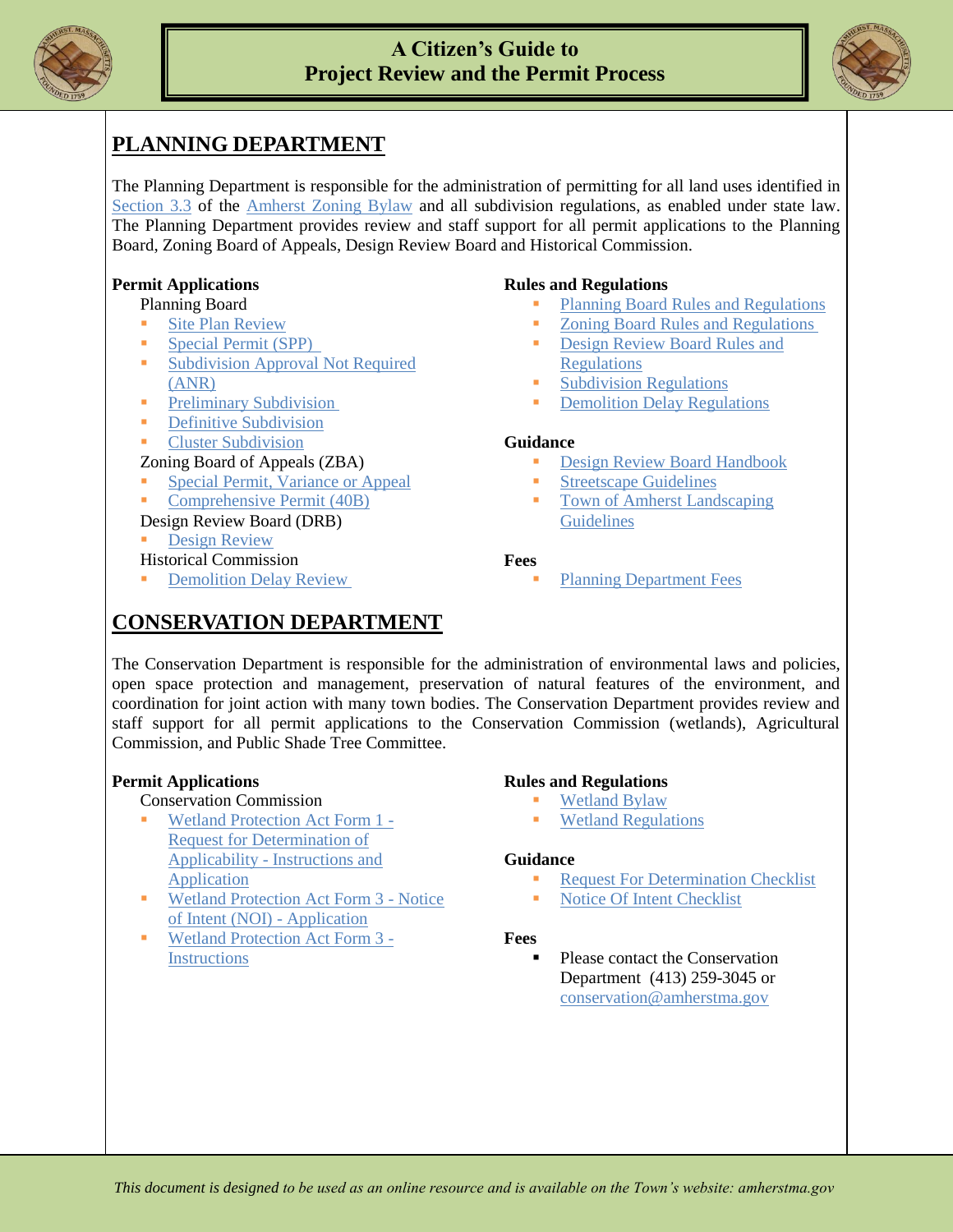



## **INSPECTION SERVICES DEPARTMENT**

The Inspection Services Department is responsible for administering the Massachusetts General Laws of the Commonwealth of Massachusetts Regulations (Building Code), and selected Town of Amherst bylaws relating to land use and the construction and occupancy of buildings and structures. The Inspection Services Department includes the Building Commissioner and provides review and staff support for all building permits, electrical permits, gas permits and plumbing permits.

## **Permit Applications**

#### Building Permit

- One- [or Two-Family Dwelling](http://www.amherstma.gov/DocumentView.asp?DID=1031)
- [Other Than a One-](http://www.amherstma.gov/DocumentView.asp?DID=1016) or Two-Family [Dwelling](http://www.amherstma.gov/DocumentView.asp?DID=1016)
- Construct, Repair, or Renovate a Shed, [Sign, or Fence, or to Install a Tent](http://www.amherstma.gov/DocumentView.asp?DID=1019)
- **•** [Demolition Permit](http://www.amherstma.gov/DocumentView.asp?DID=1022)
- Woodstove/Pellet stove
- New Smoke Detector/Carbon Monoxide
- New Sprinkler Only
- **Pool Permit**

#### Electrical

- [Electrical Permit](http://www.amherstma.gov/DocumentView.asp?DID=1023)
- Request for Meter Reconnection

#### Gas

[Gas Permit](http://www.amherstma.gov/DocumentView.asp?DID=1024)

#### Plumbing

**[Plumbing Permit](http://www.amherstma.gov/DocumentView.asp?DID=1002)** 

#### **Other**

- **[Certificate of Inspection](http://www.amherstma.gov/DocumentView.asp?DID=1020)**
- **[Insulation for Sunrooms](http://www.amherstma.gov/DocumentView.asp?DID=1033)**
- **[Insulation Alternatives for Additions](http://www.amherstma.gov/DocumentView.asp?DID=1032)**
- **•** Application for Grandfathered Specialty [Construction Supervisor License](http://www.amherstma.gov/DocumentView.asp?DID=118)

#### **Rules and Regulations**

- [Ceiling Height Requirements](http://www.amherstma.gov/DocumentView.asp?DID=119)
- **[Fence Setback Requirements](http://www.amherstma.gov/DocumentView.asp?DID=122)**
- **[Private Swimming Pool Requirements](http://www.amherstma.gov/DocumentView.asp?DID=125)**
- Railing, Steps, and Landing [Requirements](http://www.amherstma.gov/DocumentView.asp?DID=128)
- **[Roofing Requirements](http://www.amherstma.gov/DocumentView.asp?DID=126)**
- **[Shed Setback Requirements](http://www.amherstma.gov/DocumentView.asp?DID=127)**
- **Single-Family Dwellings and Additions** [Inspections Required](http://www.amherstma.gov/DocumentView.asp?DID=123)
- **Swimming Pools [Inspections Required](http://www.amherstma.gov/DocumentView.asp?DID=129)**
- **Tent Permit Information**  $\&$ Requirements

#### **Guidance**

- [Information Required for Manufactured](http://www.amherstma.gov/DocumentView.asp?DID=1035)  **[Buildings](http://www.amherstma.gov/DocumentView.asp?DID=1035)**
- [FAQ: New Construction Supervisor](http://www.amherstma.gov/DocumentView.asp?DID=124)  License [\(CSL\) Categories and Related](http://www.amherstma.gov/DocumentView.asp?DID=124)  [Home Improvement Contractor \(HIC\)](http://www.amherstma.gov/DocumentView.asp?DID=124)  [Registration Issues](http://www.amherstma.gov/DocumentView.asp?DID=124)
- **[Woodstove Installation Checklist](http://www.amherstma.gov/DocumentView.asp?DID=1037)**
- Deck Permit- [Information Needed to](http://www.amherstma.gov/DocumentView.asp?DID=120)  [Apply](http://www.amherstma.gov/DocumentView.asp?DID=120)
- [Detached Accessory Structure Permit /](http://www.amherstma.gov/DocumentView.asp?DID=121)  [Information Needed to Apply](http://www.amherstma.gov/DocumentView.asp?DID=121)

#### **Construction Control Projects**

- Construction Control Affidavit (initial)
- Construction Control Affidavit (Final)
- [Chapter 9 Narrative –](http://www.amherstma.gov/DocumentView.aspx?DID=31) life safety
- Chapter 34 Narrative changes to existing building
- **Plan Review Checklist for Construction** [Control Projects](http://www.amherstma.gov/DocumentView.asp?DID=1030)
- **AAB** Narrative
- Final Completion Requirements
- Chapter  $17$  structural review
- **Energy Code Requirements**

## **Fees**

- [Building Permit Fee Schedule](http://www.amherstma.gov/index.asp?NID=544)
- **[Electrical Permit Fee Schedule](http://www.amherstma.gov/index.asp?NID=565)**
- **[Plumbing Permit Fee Schedule](http://www.amherstma.gov/index.asp?NID=545)**
- [Gas Permit Fee Schedule](http://www.amherstma.gov/index.asp?NID=566)